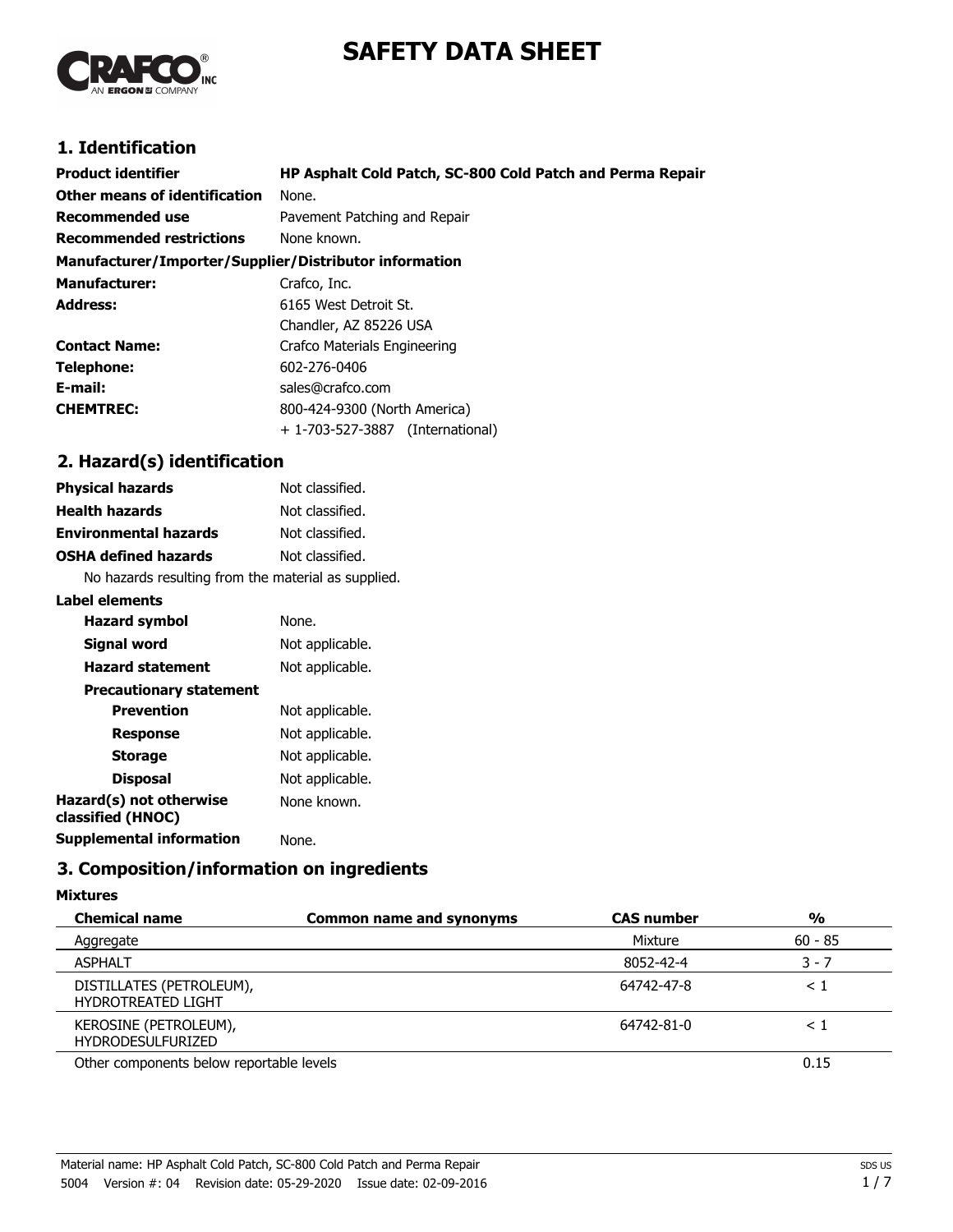#### **4. First-aid measures**

| <b>Inhalation</b>                                                                   | If breathing is difficult, remove to fresh air and keep at rest in a position comfortable for breathing.<br>Oxygen or artificial respiration if needed. Do not use mouth-to-mouth method if victim inhaled the<br>substance. Induce artificial respiration with the aid of a pocket mask equipped with a one-way valve<br>or other proper respiratory medical device. Call a physician if symptoms develop or persist.                                                                    |
|-------------------------------------------------------------------------------------|-------------------------------------------------------------------------------------------------------------------------------------------------------------------------------------------------------------------------------------------------------------------------------------------------------------------------------------------------------------------------------------------------------------------------------------------------------------------------------------------|
| <b>Skin contact</b>                                                                 | Wash off with soap and plenty of water. For minor skin contact, avoid spreading material on<br>unaffected skin. Wash clothing separately before reuse. Get medical attention if irritation develops<br>and persists.                                                                                                                                                                                                                                                                      |
| Eye contact                                                                         | Immediately flush eyes with plenty of water for at least 15 minutes. If a contact lens is present, DO<br>NOT delay irrigation or attempt to remove the lens. Continue rinsing. Get medical attention if<br>irritation develops and persists.                                                                                                                                                                                                                                              |
| <b>Ingestion</b>                                                                    | Rinse mouth thoroughly. Do not induce vomiting without advice from poison control center. If<br>vomiting occurs, keep head low so that stomach content doesn't get into the lungs. Do not use<br>mouth-to-mouth method if victim ingested the substance. Induce artificial respiration with the aid<br>of a pocket mask equipped with a one-way valve or other proper respiratory medical device. If<br>ingestion of a large amount does occur, call a poison control center immediately. |
| <b>Most important</b><br>symptoms/effects, acute and<br>delayed                     | Not available.                                                                                                                                                                                                                                                                                                                                                                                                                                                                            |
| <b>Indication of immediate</b><br>medical attention and special<br>treatment needed | In case of shortness of breath, give oxygen. Keep victim warm. Keep victim under observation.<br>Symptoms may be delayed.                                                                                                                                                                                                                                                                                                                                                                 |
| <b>General information</b>                                                          | IF exposed or concerned: Get medical advice/attention. In case of shortness of breath, give<br>oxygen. Keep victim warm. Keep victim under observation. Get medical attention if symptoms<br>occur. Ensure that medical personnel are aware of the material(s) involved, and take precautions to<br>protect themselves. Wash contaminated clothing before re-use.                                                                                                                         |

#### **5. Fire-fighting measures**

| Suitable extinguishing media                                        | Water. Water fog. Foam. Dry chemical powder. Carbon dioxide (CO2).                                                                                                                                                                                                                                                                                              |  |
|---------------------------------------------------------------------|-----------------------------------------------------------------------------------------------------------------------------------------------------------------------------------------------------------------------------------------------------------------------------------------------------------------------------------------------------------------|--|
| Unsuitable extinguishing<br>media                                   | Do not use a solid water stream as it may scatter and spread fire.                                                                                                                                                                                                                                                                                              |  |
| Specific hazards arising from<br>the chemical                       | Fire may produce irritating, corrosive and/or toxic gases.                                                                                                                                                                                                                                                                                                      |  |
| Special protective equipment<br>and precautions for<br>firefighters | Firefighters must use standard protective equipment including flame retardant coat, helmet with<br>face shield, gloves, rubber boots, and in enclosed spaces, SCBA. Structural firefighters protective<br>clothing will only provide limited protection.                                                                                                        |  |
| <b>Fire fighting</b><br>equipment/instructions                      | In case of fire and/or explosion do not breathe fumes. Move containers from fire area if you can do<br>so without risk. In the event of fire, cool tanks with water spray. For massive fire in cargo area, use<br>unmanned hose holder or monitor nozzles, if possible. If not, withdraw and let fire burn out. Water<br>runoff can cause environmental damage. |  |
| <b>Specific methods</b>                                             | In the event of fire and/or explosion do not breathe fumes. In the event of fire, cool tanks with<br>water spray.                                                                                                                                                                                                                                               |  |
| 6. Accidental release measures                                      |                                                                                                                                                                                                                                                                                                                                                                 |  |

| <b>Personal precautions,</b><br>protective equipment and<br>emergency procedures | Wear appropriate protective equipment and clothing during clean-up. Ventilate closed spaces before<br>entering them. Avoid inhalation of vapor, fumes, dust and/or mist from the spilled material.                                        |
|----------------------------------------------------------------------------------|-------------------------------------------------------------------------------------------------------------------------------------------------------------------------------------------------------------------------------------------|
| <b>Methods and materials for</b><br>containment and cleaning up                  | Collect spillage. Sweep up or vacuum up spillage and collect in suitable container for disposal. Avoid<br>dust formation. Following product recovery, flush area with water. Do not allow material to<br>contaminate ground water system. |
| <b>Environmental precautions</b>                                                 | Avoid release to the environment. Refer to special instructions/safety data sheets. Do not<br>contaminate water.                                                                                                                          |

## **7. Handling and storage**

Keep formation of airborne dusts to a minimum. Avoid breathing dust/fume/gas/mist/vapors/spray. Avoid contact with skin. Avoid contact with eyes. Use personal protective equipment as required. Avoid prolonged exposure. When using, do not eat, drink or smoke. Wash thoroughly after handling. Avoid release to the environment. Do not empty into drains. Use appropriate container to avoid environmental contamination. Do not heat above 120°F (48.8°C) when using. **Precautions for safe handling**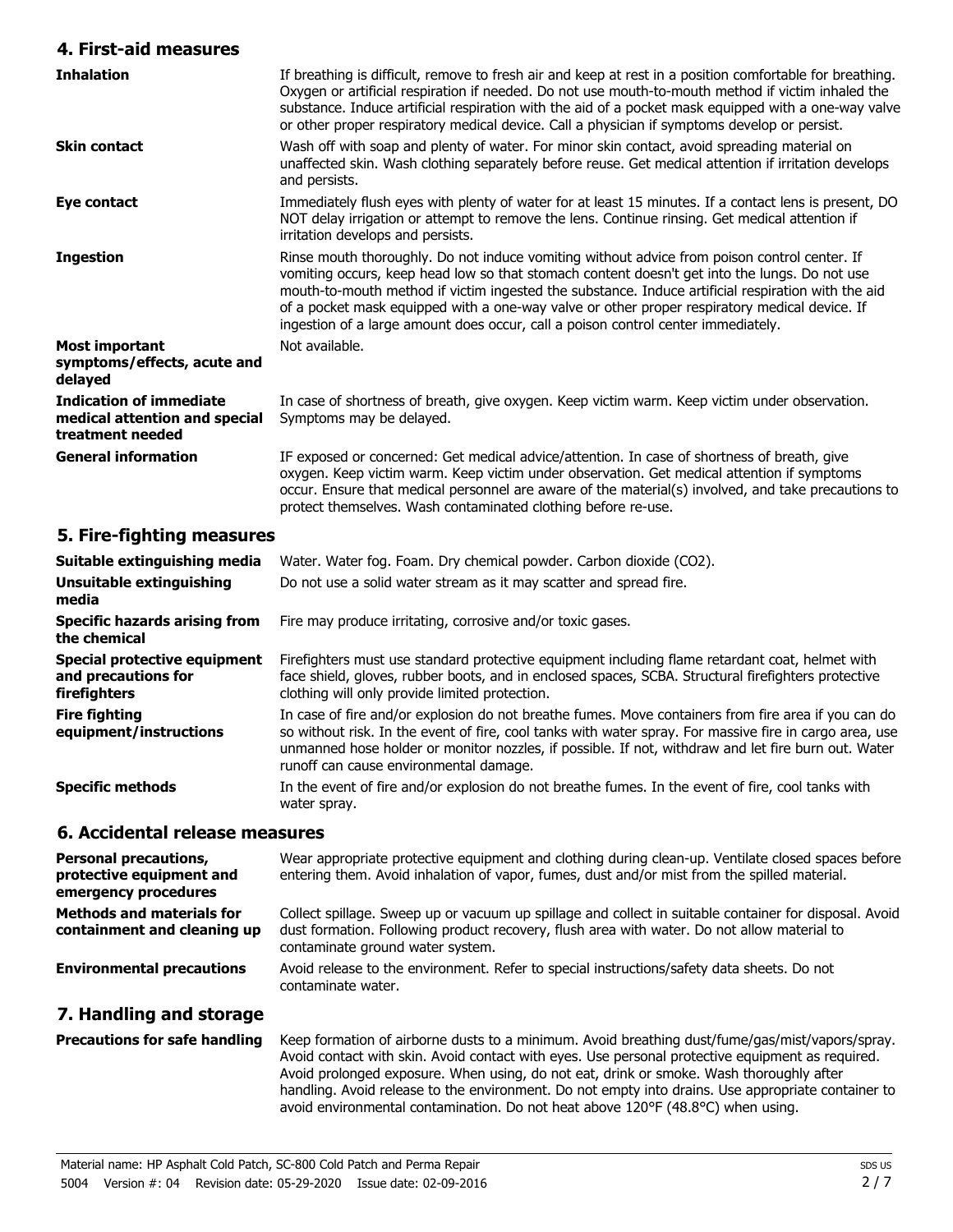The pressure in sealed containers can increase under the influence of heat. Store in a well-ventilated place. Keep container tightly closed. Store in a closed container away from incompatible materials. Keep away from food, drink and animal feedingstuffs.

#### **8. Exposure controls/personal protection**

#### **Occupational exposure limits**

| <b>US. ACGIH Threshold Limit Values</b><br><b>Components</b>                        | <b>Type</b>                                                                                                                                                                                                                                                 | <b>Value</b>                      | <b>Form</b>     |
|-------------------------------------------------------------------------------------|-------------------------------------------------------------------------------------------------------------------------------------------------------------------------------------------------------------------------------------------------------------|-----------------------------------|-----------------|
| ASPHALT (CAS 8052-42-4)                                                             | <b>TWA</b>                                                                                                                                                                                                                                                  | $0.5$ mg/m3                       | Inhalable fume. |
| KEROSINE (PETROLEUM),<br><b>HYDRODESULFURIZED</b><br>(CAS 64742-81-0)               | <b>TWA</b>                                                                                                                                                                                                                                                  | 200 mg/m3                         | Non-aerosol.    |
| US, NIOSH: Pocket Guide to Chemical Hazards<br><b>Components</b>                    | <b>Type</b>                                                                                                                                                                                                                                                 | <b>Value</b>                      | <b>Form</b>     |
| ASPHALT (CAS 8052-42-4)                                                             | Ceiling                                                                                                                                                                                                                                                     | 5 mg/m $3$                        | Fume.           |
| <b>DISTILLATES</b><br>(PETROLEUM),<br><b>HYDROTREATED LIGHT</b><br>(CAS 64742-47-8) | <b>TWA</b>                                                                                                                                                                                                                                                  | 100 mg/m3                         |                 |
| KEROSINE (PETROLEUM),<br><b>HYDRODESULFURIZED</b><br>(CAS 64742-81-0)               | <b>TWA</b>                                                                                                                                                                                                                                                  | 100 mg/m3                         |                 |
| <b>Biological limit values</b>                                                      | No biological exposure limits noted for the ingredient(s).                                                                                                                                                                                                  |                                   |                 |
| <b>Exposure guidelines</b>                                                          | Occupational exposure to nuisance dust (total and respirable) and respirable crystalline silica should<br>be monitored and controlled.                                                                                                                      |                                   |                 |
| <b>US ACGIH Threshold Limit Values: Skin designation</b>                            |                                                                                                                                                                                                                                                             |                                   |                 |
| 64742-81-0)                                                                         | KEROSINE (PETROLEUM), HYDRODESULFURIZED (CAS                                                                                                                                                                                                                | Can be absorbed through the skin. |                 |
| Appropriate engineering<br>controls                                                 | Adequate ventilation should be provided so that exposure limits are not exceeded.                                                                                                                                                                           |                                   |                 |
|                                                                                     | Individual protection measures, such as personal protective equipment                                                                                                                                                                                       |                                   |                 |
| <b>Eye/face protection</b>                                                          | Safety glasses.                                                                                                                                                                                                                                             |                                   |                 |
| <b>Skin protection</b>                                                              |                                                                                                                                                                                                                                                             |                                   |                 |
| <b>Hand protection</b>                                                              | Wear protective gloves.                                                                                                                                                                                                                                     |                                   |                 |
| Other                                                                               | Wear suitable gloves and eye/face protection.                                                                                                                                                                                                               |                                   |                 |
| <b>Respiratory protection</b>                                                       | If engineering controls do not maintain airborne concentrations below recommended exposure<br>limits (where applicable) or to an acceptable level (in countries where exposure limits have not<br>been established), an approved respirator must be worn.   |                                   |                 |
| <b>Thermal hazards</b>                                                              | Not available.                                                                                                                                                                                                                                              |                                   |                 |
| General hygiene<br>considerations                                                   | When using do not smoke. Avoid contact with eyes. Avoid contact with skin. Wash hands before<br>breaks and immediately after handling the product. Keep away from food and drink. Handle in<br>accordance with good industrial hygiene and safety practice. |                                   |                 |
| 9. Physical and chemical properties                                                 |                                                                                                                                                                                                                                                             |                                   |                 |
| <b>Appearance</b>                                                                   | Pellets.                                                                                                                                                                                                                                                    |                                   |                 |
| <b>Physical state</b>                                                               | Solid.                                                                                                                                                                                                                                                      |                                   |                 |
| <b>Form</b>                                                                         | Solid.                                                                                                                                                                                                                                                      |                                   |                 |
| <b>Color</b>                                                                        | Black.                                                                                                                                                                                                                                                      |                                   |                 |
| Odor                                                                                | Hydrocarbon-like.                                                                                                                                                                                                                                           |                                   |                 |
| Odor threshold                                                                      | Not available.                                                                                                                                                                                                                                              |                                   |                 |
| pН                                                                                  | Not available.                                                                                                                                                                                                                                              |                                   |                 |
| Melting point/freezing point                                                        | Not available.                                                                                                                                                                                                                                              |                                   |                 |

**Flash point** > 200.0 °F (> 93.3 °C) Cleveland Open Cup

> 437 °F (> 225 °C)

**Initial boiling point and**

**boiling range**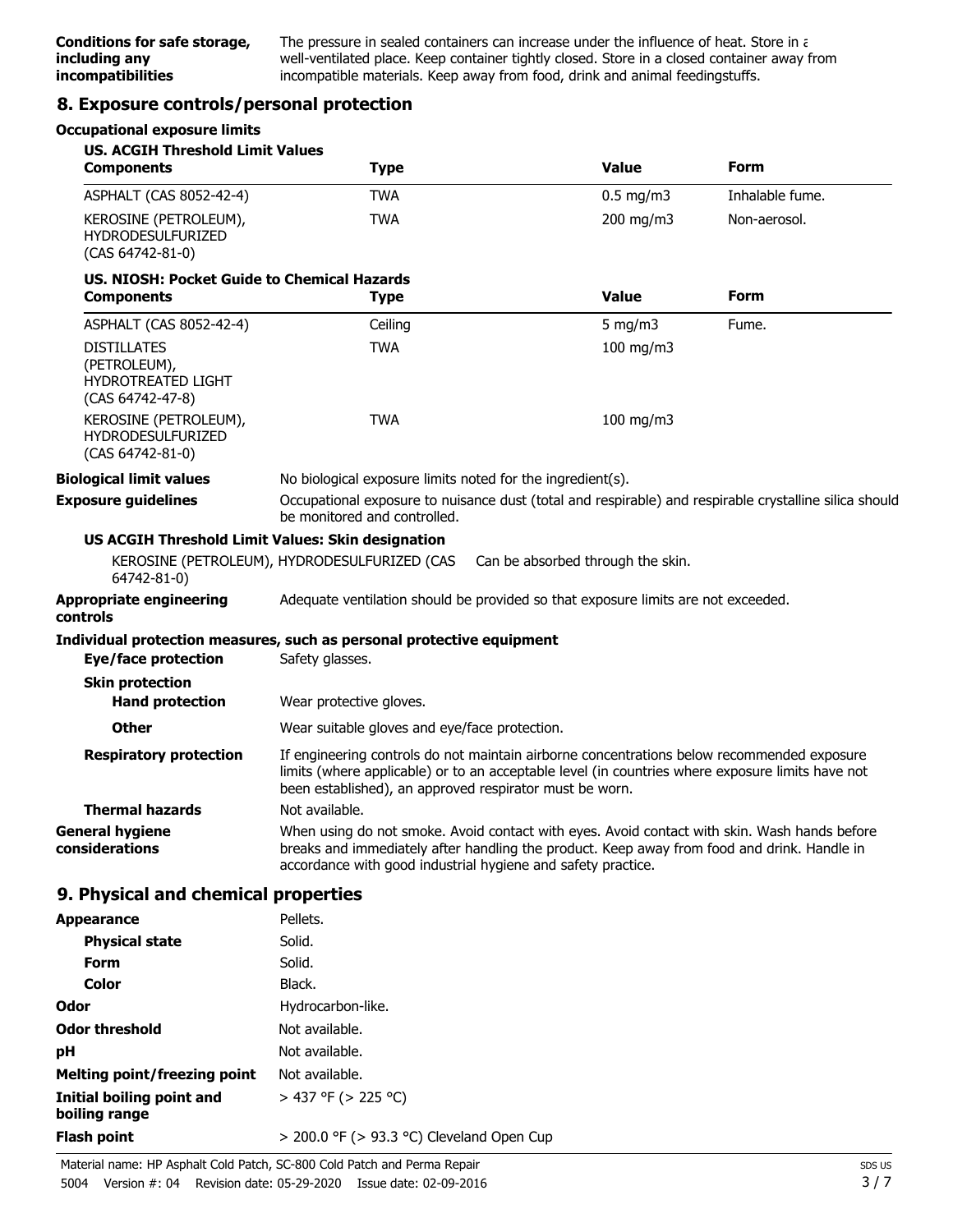| <b>Evaporation rate</b>                                 | Not available.            |  |
|---------------------------------------------------------|---------------------------|--|
| Flammability (solid, gas)                               | Not available.            |  |
| Upper/lower flammability or explosive limits            |                           |  |
| <b>Flammability limit - lower</b> Not available.<br>(%) |                           |  |
| <b>Flammability limit -</b><br>upper $(% )$             | Not available.            |  |
| <b>Explosive limit - lower</b><br>(%)                   | Not available.            |  |
| <b>Explosive limit - upper</b><br>(%)                   | Not available.            |  |
| Vapor pressure                                          | Not available.            |  |
| <b>Vapor density</b>                                    | Not available.            |  |
| <b>Relative density</b>                                 | Not available.            |  |
| Solubility(ies)                                         |                           |  |
| Solubility (water)                                      | Not available.            |  |
| <b>Partition coefficient</b><br>(n-octanol/water)       | Not available.            |  |
| <b>Auto-ignition temperature</b>                        | 905 °F (485 °C) estimated |  |
| <b>Decomposition temperature</b>                        | Not available.            |  |
| <b>Viscosity</b>                                        | Not available.            |  |
| <b>Other information</b>                                |                           |  |
| <b>Percent volatile</b>                                 | $<$ 2 %                   |  |
| <b>Specific gravity</b>                                 | $2.00 - 2.50$             |  |

# **10. Stability and reactivity**

| <b>Reactivity</b>                            | Not available.                                                                                                                                          |
|----------------------------------------------|---------------------------------------------------------------------------------------------------------------------------------------------------------|
| <b>Chemical stability</b>                    | Stable under normal temperature conditions.                                                                                                             |
| <b>Possibility of hazardous</b><br>reactions | Hazardous polymerization does not occur.                                                                                                                |
| <b>Conditions to avoid</b>                   | Heat, flames and sparks. Avoid high temperatures.                                                                                                       |
| <b>Incompatible materials</b>                | Oxidizing materials.                                                                                                                                    |
| <b>Hazardous decomposition</b><br>products   | Irritants. Upon decomposition, product emits acrid dense smoke with carbon dioxide, carbon<br>monoxide, trace oxides of nitrogen and sulfur, and water. |

# **11. Toxicological information**

#### **Information on likely routes of exposure**

| <b>Inhalation</b>                                                                  | Vapors have a narcotic effect and may cause headache, fatigue, dizziness and nausea                                                                                                                                  |  |
|------------------------------------------------------------------------------------|----------------------------------------------------------------------------------------------------------------------------------------------------------------------------------------------------------------------|--|
| <b>Skin contact</b>                                                                | Molten material will produce thermal burns.                                                                                                                                                                          |  |
| Eye contact                                                                        | Molten material will produce thermal burns. Harmful in contact with eyes.                                                                                                                                            |  |
| <b>Ingestion</b>                                                                   | May cause gastrointestinal discomfort if swallowed. Do not induce vomiting. Vomiting may<br>increase risk of product aspiration. However, ingestion is not likely to be a primary route of<br>occupational exposure. |  |
| Symptoms related to the<br>physical, chemical and<br>toxicological characteristics | Not available.                                                                                                                                                                                                       |  |
| Information on toxicological effects                                               |                                                                                                                                                                                                                      |  |
| Acute toxicity                                                                     | Not available.                                                                                                                                                                                                       |  |
|                                                                                    |                                                                                                                                                                                                                      |  |

| .                                | .              |
|----------------------------------|----------------|
| <b>Skin corrosion/irritation</b> | Not available. |
| Serious eye damage/eye           | None known.    |
| irritation                       |                |

#### **Respiratory or skin sensitization**

| <b>Respiratory sensitization</b> | Not available. |
|----------------------------------|----------------|
| <b>Skin sensitization</b>        | None known.    |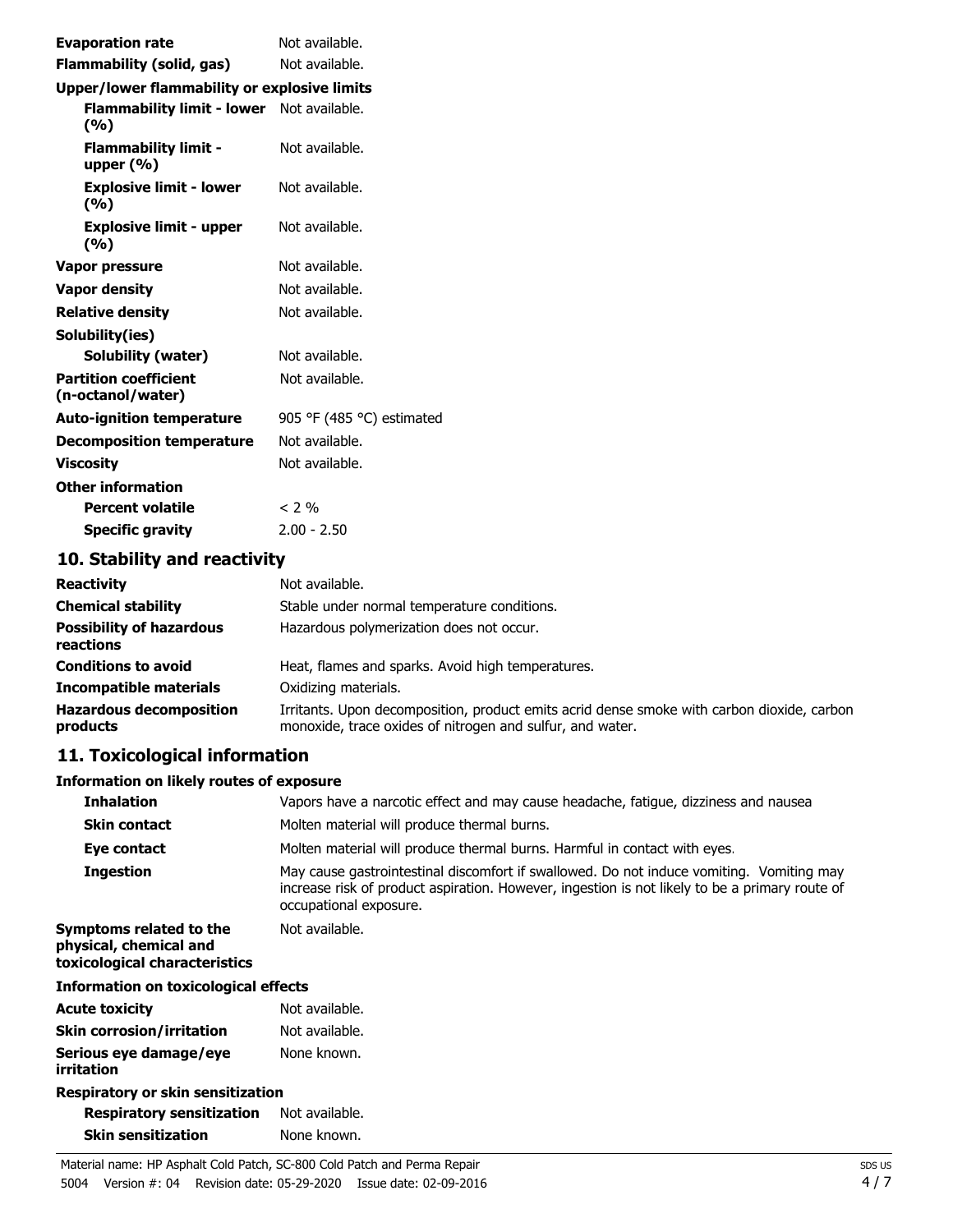| <b>Germ cell mutagenicity</b>                                                                | No data available to indicate product or any components present at greater than 0.1% are<br>mutagenic or genotoxic.                                                                                                                                              |                                                                                   |                                    |
|----------------------------------------------------------------------------------------------|------------------------------------------------------------------------------------------------------------------------------------------------------------------------------------------------------------------------------------------------------------------|-----------------------------------------------------------------------------------|------------------------------------|
| Carcinogenicity                                                                              |                                                                                                                                                                                                                                                                  | This product is not considered to be a carcinogen by IARC, ACGIH, NTP, or OSHA.   |                                    |
| <b>IARC Monographs. Overall Evaluation of Carcinogenicity</b>                                |                                                                                                                                                                                                                                                                  |                                                                                   |                                    |
| Not listed.                                                                                  |                                                                                                                                                                                                                                                                  | OSHA Specifically Regulated Substances (29 CFR 1910.1001-1052)                    |                                    |
| Not regulated.<br>US. National Toxicology Program (NTP) Report on Carcinogens<br>Not listed. |                                                                                                                                                                                                                                                                  |                                                                                   |                                    |
| <b>Reproductive toxicity</b>                                                                 | Not classified.                                                                                                                                                                                                                                                  |                                                                                   |                                    |
| <b>Specific target organ toxicity</b><br>- single exposure                                   | Not available.                                                                                                                                                                                                                                                   |                                                                                   |                                    |
| <b>Specific target organ toxicity</b><br>- repeated exposure                                 | Not available.                                                                                                                                                                                                                                                   |                                                                                   |                                    |
| <b>Aspiration hazard</b>                                                                     | Not available.                                                                                                                                                                                                                                                   |                                                                                   |                                    |
| <b>Chronic effects</b>                                                                       | Hazardous by OSHA criteria. Prolonged inhalation may be harmful. Repeated absorption may cause<br>disorder of central nervous system, liver, kidneys and blood. Prolonged exposure may cause<br>chronic effects. Not expected to be hazardous by WHMIS criteria. |                                                                                   |                                    |
| <b>Further information</b>                                                                   |                                                                                                                                                                                                                                                                  | Symptoms may be delayed. This product has no known adverse effect on human health |                                    |
| 12. Ecological information                                                                   |                                                                                                                                                                                                                                                                  |                                                                                   |                                    |
| <b>Ecotoxicity</b>                                                                           |                                                                                                                                                                                                                                                                  | This product has no known eco-toxicological effects.                              |                                    |
| <b>Product</b>                                                                               |                                                                                                                                                                                                                                                                  | <b>Species</b>                                                                    | <b>Test Results</b>                |
| HP Asphalt Cold Patch, SC-800 Cold Patch and Perma Repair<br><b>Aquatic</b>                  |                                                                                                                                                                                                                                                                  |                                                                                   |                                    |
| Crustacea                                                                                    | EC50                                                                                                                                                                                                                                                             | Daphnia                                                                           | 13475.833 mg/l, 48 hours estimated |
| <b>Fish</b>                                                                                  | <b>LC50</b>                                                                                                                                                                                                                                                      | Fish                                                                              | 423.1804 mg/l, 96 hours estimated  |
| <b>Components</b>                                                                            |                                                                                                                                                                                                                                                                  | <b>Species</b>                                                                    | <b>Test Results</b>                |
| DISTILLATES (PETROLEUM), HYDROTREATED LIGHT (CAS 64742-47-8)                                 |                                                                                                                                                                                                                                                                  |                                                                                   |                                    |
| <b>Aquatic</b>                                                                               |                                                                                                                                                                                                                                                                  |                                                                                   |                                    |
| Fish                                                                                         | <b>LC50</b>                                                                                                                                                                                                                                                      | Rainbow trout, donaldson trout<br>(Oncorhynchus mykiss)                           | 2.9 mg/l, 96 hours                 |
|                                                                                              |                                                                                                                                                                                                                                                                  | * Estimates for product may be based on additional component data not shown.      |                                    |
| <b>Persistence and degradability</b>                                                         | Not available.                                                                                                                                                                                                                                                   |                                                                                   |                                    |
| <b>Bioaccumulative potential</b>                                                             | Not available.                                                                                                                                                                                                                                                   |                                                                                   |                                    |
| <b>Mobility in soil</b>                                                                      | Not available.                                                                                                                                                                                                                                                   |                                                                                   |                                    |
| <b>Other adverse effects</b>                                                                 | Not available.                                                                                                                                                                                                                                                   |                                                                                   |                                    |
| 13. Disposal considerations                                                                  |                                                                                                                                                                                                                                                                  |                                                                                   |                                    |
| <b>Disposal instructions</b>                                                                 | Dispose of contents/container in accordance with local/regional/national/international regulations.<br>When this product as supplied is to be discarded as waste, it does not meet the definition of a<br>RCRA waste under 40 CFR 261.                           |                                                                                   |                                    |
| <b>Waste from residues /</b><br>unused products                                              |                                                                                                                                                                                                                                                                  | Dispose of in accordance with local regulations.                                  |                                    |
| <b>Contaminated packaging</b>                                                                | No special precautions.                                                                                                                                                                                                                                          |                                                                                   |                                    |
| 14. Transport information                                                                    |                                                                                                                                                                                                                                                                  |                                                                                   |                                    |
| <b>DOT</b>                                                                                   |                                                                                                                                                                                                                                                                  |                                                                                   |                                    |
| Not regulated as dangerous goods.                                                            |                                                                                                                                                                                                                                                                  |                                                                                   |                                    |
| <b>IATA</b>                                                                                  |                                                                                                                                                                                                                                                                  |                                                                                   |                                    |
|                                                                                              |                                                                                                                                                                                                                                                                  |                                                                                   |                                    |
| Not regulated as dangerous goods.                                                            |                                                                                                                                                                                                                                                                  |                                                                                   |                                    |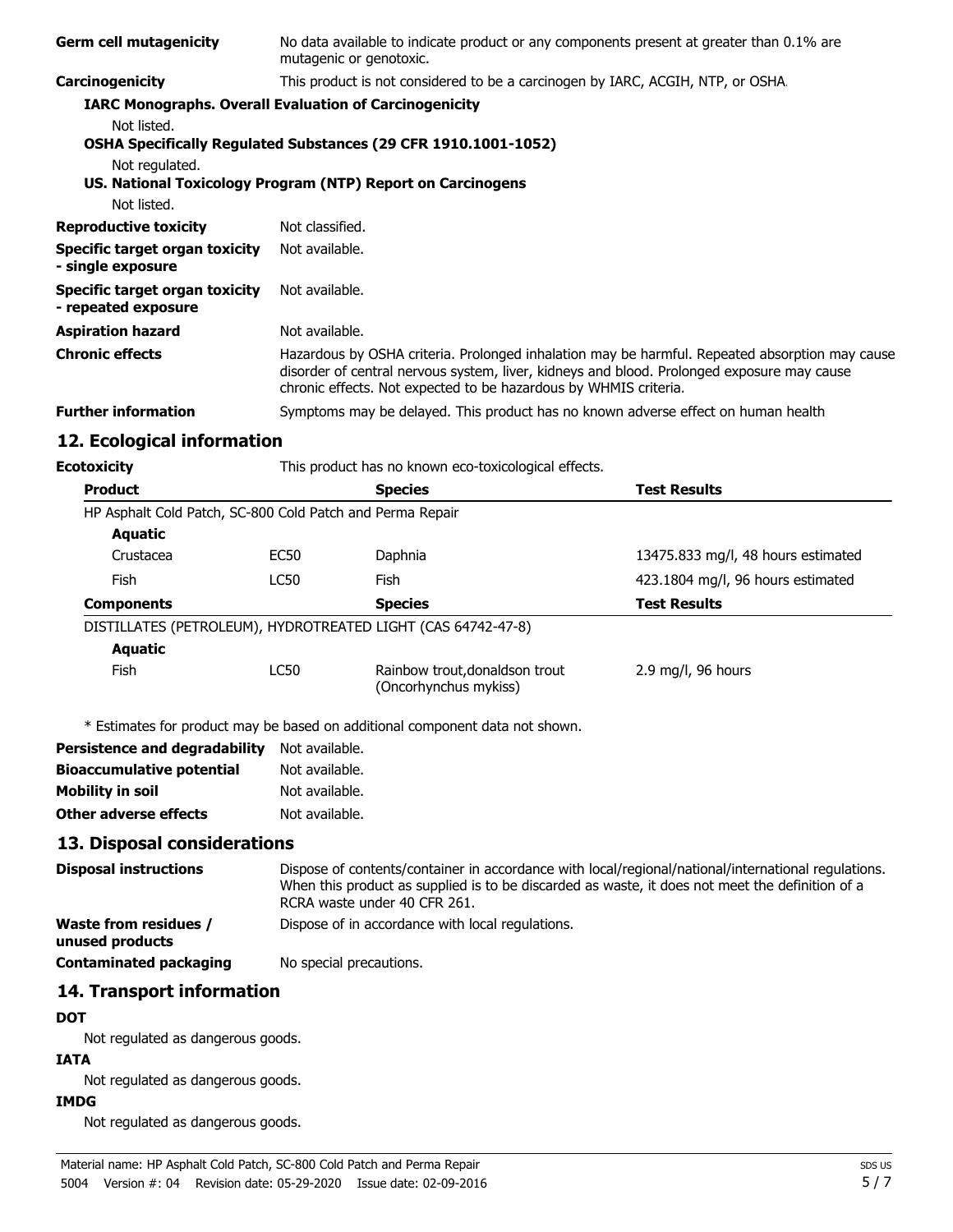**Transport in bulk according to** Not available. **Annex II of MARPOL 73/78 and the IBC Code**

### **15. Regulatory information**

| <b>US federal regulations</b>                                    | This product is not known to be a "Hazardous Chemical" as defined by the OSHA Hazard<br>Communication Standard, 29 CFR 1910.1200. |                        |  |
|------------------------------------------------------------------|-----------------------------------------------------------------------------------------------------------------------------------|------------------------|--|
|                                                                  | TSCA Section 12(b) Export Notification (40 CFR 707, Subpt. D)                                                                     |                        |  |
| Not regulated.                                                   |                                                                                                                                   |                        |  |
| <b>CERCLA Hazardous Substance List (40 CFR 302.4)</b>            |                                                                                                                                   |                        |  |
| Not listed.                                                      |                                                                                                                                   |                        |  |
| <b>SARA 304 Emergency release notification</b><br>Not regulated. |                                                                                                                                   |                        |  |
|                                                                  | OSHA Specifically Regulated Substances (29 CFR 1910.1001-1052)                                                                    |                        |  |
| Not regulated.                                                   |                                                                                                                                   |                        |  |
|                                                                  | <b>Superfund Amendments and Reauthorization Act of 1986 (SARA)</b>                                                                |                        |  |
| <b>SARA 302 Extremely hazardous substance</b>                    |                                                                                                                                   |                        |  |
| Not listed.                                                      |                                                                                                                                   |                        |  |
| <b>SARA 313 (TRI reporting)</b><br>Not regulated.                |                                                                                                                                   |                        |  |
| <b>Other federal regulations</b>                                 |                                                                                                                                   |                        |  |
|                                                                  | Clean Air Act (CAA) Section 112 Hazardous Air Pollutants (HAPs) List                                                              |                        |  |
| Not regulated.                                                   | Clean Air Act (CAA) Section 112(r) Accidental Release Prevention (40 CFR 68.130)                                                  |                        |  |
| Not regulated.                                                   |                                                                                                                                   |                        |  |
| <b>Safe Drinking Water Act</b><br>(SDWA)                         | Not regulated.                                                                                                                    |                        |  |
| <b>US state regulations</b>                                      | WARNING: This product contains a chemical known to the State of California to cause cancer.                                       |                        |  |
| <b>California Proposition 65</b>                                 |                                                                                                                                   |                        |  |
| 69502.3, subd. (a))                                              | US. California. Candidate Chemicals List. Safer Consumer Products Regulations (Cal. Code Regs, tit. 22,                           |                        |  |
|                                                                  | DISTILLATES (PETROLEUM), HYDROTREATED LIGHT (CAS 64742-47-8)<br>KEROSINE (PETROLEUM), HYDRODESULFURIZED (CAS 64742-81-0)          |                        |  |
| <b>International Inventories</b>                                 |                                                                                                                                   |                        |  |
| Country(s) or region                                             | <b>Inventory name</b>                                                                                                             | On inventory (yes/no)* |  |
| Australia                                                        | Australian Inventory of Chemical Substances (AICS)                                                                                | Yes                    |  |
| Canada                                                           | Domestic Substances List (DSL)                                                                                                    | Yes                    |  |
| Canada                                                           | Non-Domestic Substances List (NDSL)                                                                                               | No                     |  |
| China                                                            | Inventory of Existing Chemical Substances in China (IECSC)                                                                        | Yes                    |  |
| Europe                                                           | European Inventory of Existing Commercial Chemical Substances<br>(EINECS)                                                         | Yes                    |  |
| Europe                                                           | European List of Notified Chemical Substances (ELINCS)                                                                            | No                     |  |
| Japan                                                            | Inventory of Existing and New Chemical Substances (ENCS)                                                                          | Yes                    |  |
| Korea                                                            | Existing Chemicals List (ECL)                                                                                                     | Yes                    |  |
| New Zealand                                                      | New Zealand Inventory                                                                                                             | Yes                    |  |
| Philippines                                                      | Philippine Inventory of Chemicals and Chemical Substances<br>(PICCS)                                                              | Yes                    |  |
| Taiwan                                                           | Taiwan Chemical Substance Inventory (TCSI)                                                                                        | Yes                    |  |
| United States & Puerto Rico                                      | Toxic Substances Control Act (TSCA) Inventory                                                                                     | Yes                    |  |

\*A "Yes" indicates that all components of this product comply with the inventory requirements administered by the governing country(s)

A "No" indicates that one or more components of the product are not listed or exempt from listing on the inventory administered by the governing country(s).